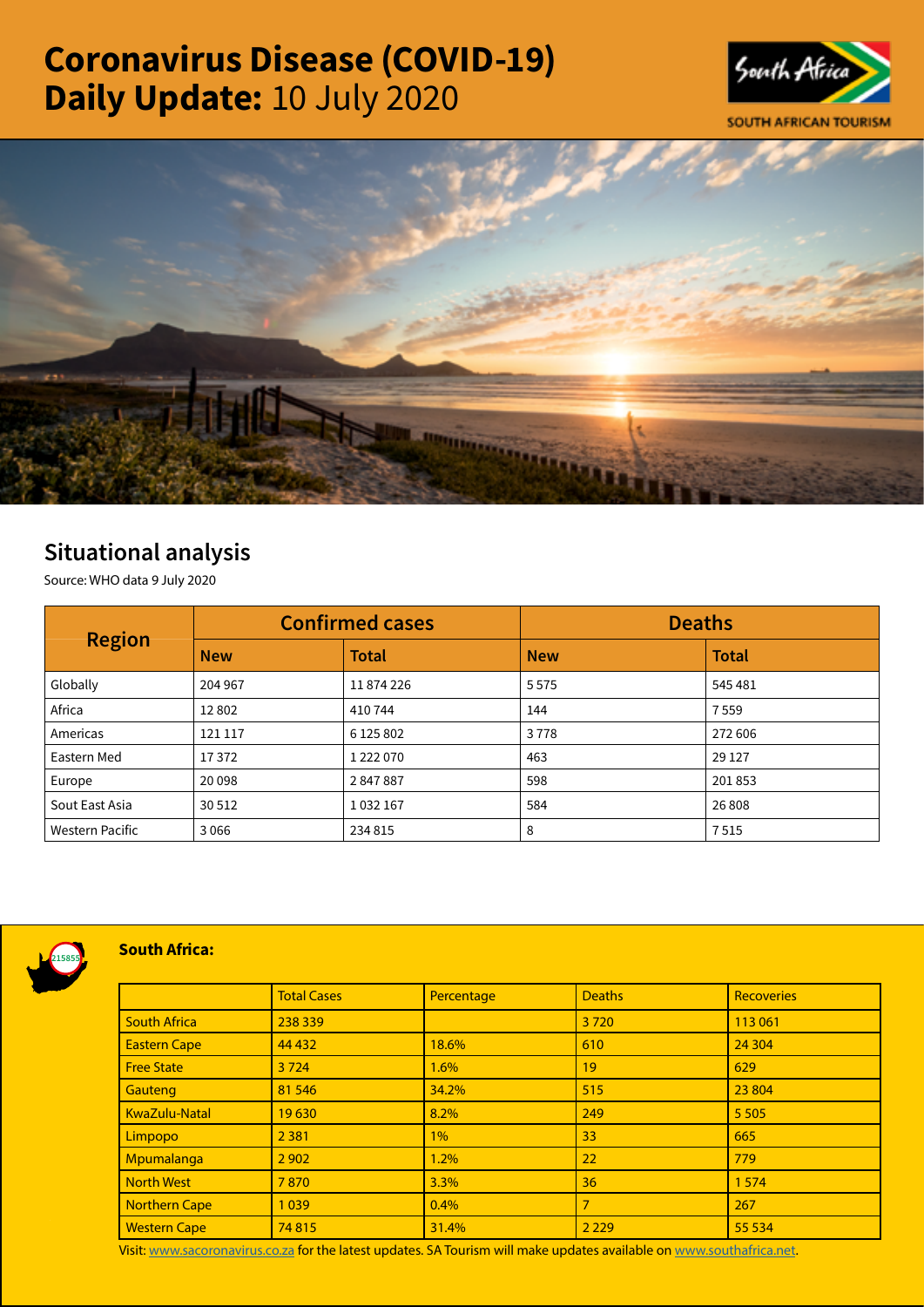### SOUTH AFRICA NEWS

#### TOURISM RELATED ARTICLES

- [According to SA Tourism's survey on international traveller post-COVID-19 preferences, conducted in May, millennials aged 25-](http://www.tourismupdate.co.za/article/199775/Millennials-put-on-their-travel-shoes) 34, with their perceived lower vulnerability to COVID-19, are likely to be the first to travel. These consumers are less risk-averse [and remain intent on travel within 2020, despite the pandemic](http://www.tourismupdate.co.za/article/199775/Millennials-put-on-their-travel-shoes)
- [OurAfrica.Travel2020 is an online event that was launched to fill the void left by the cancellation of all African trade shows](http://www.tourismupdate.co.za/article/199779/New-virtual-meeting-platform-to-replace-trade-shows)  this year. The event is scheduled to take place from August 13-29, and accommodates different time zones by scheduling [according to geographical region. Virtual meetings will be pre-scheduled, with one-on-one experiences with African](http://www.tourismupdate.co.za/article/199779/New-virtual-meeting-platform-to-replace-trade-shows)  [specialists from around the world](http://www.tourismupdate.co.za/article/199779/New-virtual-meeting-platform-to-replace-trade-shows)
- [Market conduct regulator sides with businesses in battle against short-term insurers The Financial Sector Conduct Authority](https://www.businesslive.co.za/bd/national/2020-07-09-market-conduct-regulator-sides-with-businesses-in-battle-against-short-term-insurers/)  [has slammed insurers who are using the national lockdown as a reason not to pay claims under business interruption policies](https://www.businesslive.co.za/bd/national/2020-07-09-market-conduct-regulator-sides-with-businesses-in-battle-against-short-term-insurers/)
- [Restaurants head to court to fight 'absurd' alcohol rule The group wants "all restaurants in possession of a valid liquor licence"](https://www.businesslive.co.za/bd/national/2020-07-09-restaurants-head-to-court-to-fight-absurd-alcohol-rule/)  to be allowed to serve alcohol with meals to their patrons on-site, subject to the conditions of their liquor licence and all other [applicable laws](https://www.businesslive.co.za/bd/national/2020-07-09-restaurants-head-to-court-to-fight-absurd-alcohol-rule/)
- [KZN government satisfied that King Shaka airport is ready for takeoff and is hoping for the revival of the provincial economy](https://www.timeslive.co.za/politics/2020-07-08-kzn-government-satisfied-that-king-shaka-airport-is-ready-for-takeoff/)  [and job creation](https://www.timeslive.co.za/politics/2020-07-08-kzn-government-satisfied-that-king-shaka-airport-is-ready-for-takeoff/)
- [SAA business rescue practitioners lose court bid to have the planned retrenchment of 2 260 of SAA's 4 700 employees](https://www.iol.co.za/news/politics/saa-business-rescue-practitioners-lose-court-bid-over-retrenchments-50703245)  [withdrawn as they were premature and procedurally unfair.](https://www.iol.co.za/news/politics/saa-business-rescue-practitioners-lose-court-bid-over-retrenchments-50703245)
- If SMEs don't survive the lockdown shock, will the economy? Government must stop politicising the pandemic, extend relief [by redirecting SOE funds and cut the red tape so funding can be used now](https://www.moneyweb.co.za/moneyweb-opinion/columnists/if-smes-dont-survive-the-lockdown-shock-will-the-economy/)
- [IOL Travel launches free digital magazine The monthly travel magazine will be your go-to for the latest travel news, tips and](https://www.iol.co.za/travel/south-africa/iol-travel-launches-free-digital-magazine-50537502)  tricks to help you plan your travels once it is safe to do so again. And, when that time comes, travellers will need a handbook [on how to navigate in a Covid-19 world](https://www.iol.co.za/travel/south-africa/iol-travel-launches-free-digital-magazine-50537502)
- [80 South Africans repatriated from Iraq, Jordan after being stranded for 4 months](https://www.iol.co.za/travel/travel-news/80-south-africans-repatriated-from-iraq-jordan-after-being-stranded-for-4-months-50684360)
- Tour operator Piet Krynauw anticipates limited business this year The scenario that they are planning for is that the first phase [of recovery will be domestic with interprovincial travel no later than 1 September 2020. On this basis marketing activity will be](https://www.iol.co.za/travel/travel-news/tour-operator-piet-krynauw-anticipates-limited-business-this-year-50618997)  [resumed and directed at the South African market. They are hoping for some success with their tours in rural areas, over the](https://www.iol.co.za/travel/travel-news/tour-operator-piet-krynauw-anticipates-limited-business-this-year-50618997)  [next year](https://www.iol.co.za/travel/travel-news/tour-operator-piet-krynauw-anticipates-limited-business-this-year-50618997)
- [More than half of Marriott International properties across South Africa have opened their doors under the latest national](https://www.iol.co.za/travel/south-africa/marriott-international-opens-its-doors-to-business-travellers-under-level-3-50677907)  lockdown regulations. The properties have opened in line with government regulations and will cater to travel permitted [under the current regulations](https://www.iol.co.za/travel/south-africa/marriott-international-opens-its-doors-to-business-travellers-under-level-3-50677907)
- [Management of OR Tambo International Airport have appealed to passengers to ensure that the required traveller health](https://www.iol.co.za/travel/south-africa/gauteng/listen-or-tambo-urges-travellers-to-complete-health-questionnaires-before-arriving-at-airport-50676086)  [questionnaire is completed before arrival at the entrance to the domestic terminal](https://www.iol.co.za/travel/south-africa/gauteng/listen-or-tambo-urges-travellers-to-complete-health-questionnaires-before-arriving-at-airport-50676086)
- The coronavirus crisis may have dealt the final blow to some of SA's best-known companies. Several filed for bankruptcy [protection during lockdown, including Edcon, Comair and Phumelela Gaming & Leisure. Many restaurants and bars have](https://www.businessinsider.co.za/business/sa-business-that-may-not-have-survived-lockdown-2020-6)  [permanently closed their doors](https://www.businessinsider.co.za/business/sa-business-that-may-not-have-survived-lockdown-2020-6)
- [The American giant Hilton will stop operating its Hilton Cape Town hotel this weekend. Hilton, which also has hotels in](https://www.businessinsider.co.za/hilton-gives-up-cape-town-hotel-2020-7)  [Sandton and Durban, says it has no plans to withdraw from the country](https://www.businessinsider.co.za/hilton-gives-up-cape-town-hotel-2020-7)